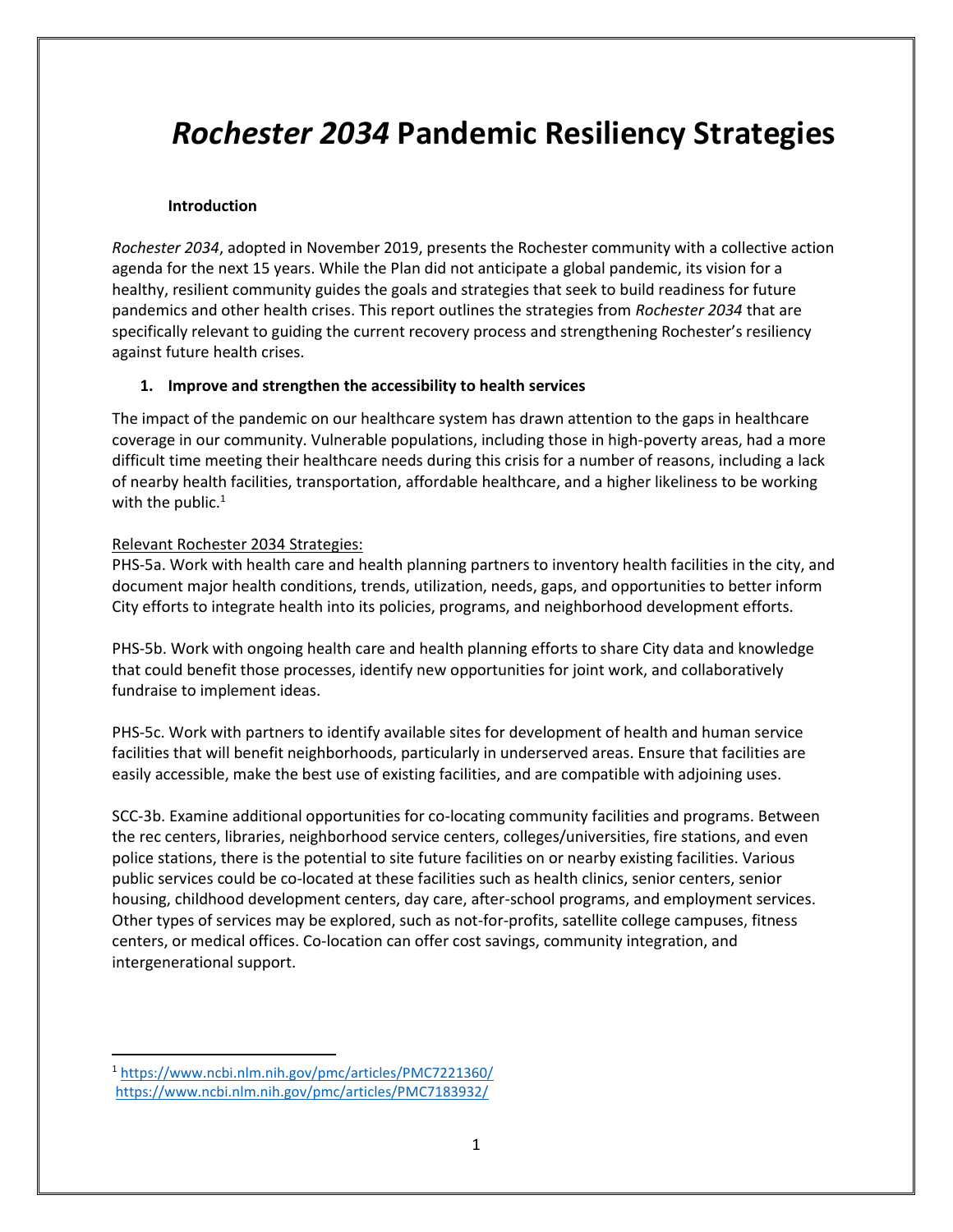SCC-3f. Promote schools as platforms to provide multiple support services, such as extended learning programs, nutrition counseling, free or subsidized breakfasts and lunches, and health services to lowincome families in the community.

## 2. **Expand and improve access to healthcare data**

Rochester is home to a number of healthcare and community service agencies, all who have their own methods of data collection and analysis. Data is important to assessing and tracking heath conditions and threats in the community for program design and deployment. An efficient system of health services requires that data be accessible for sharing among all partners, while protecting people's right to privacy. Including the community in accessible health data also allows residents to make healthy choices and decisions for themselves and their families.

## Relevant Rochester 2034 Strategies:

PHS-3i. Perform a Community Risk Assessment to evaluate the hazards faced by residents, and create a Community Risk Reduction program designed around the information gathered.

PHS-5a. Work with health care and health planning partners to inventory health facilities in the city, and document major health conditions, trends, utilization, needs, gaps, and opportunities to better inform City efforts to integrate health into its policies, programs, and neighborhood development efforts.

PHS-5b. Work with ongoing health care and health planning efforts to share City data and knowledge that could benefit those processes, identify new opportunities for joint work, and collaboratively fundraise to implement ideas.

SC-4a. Continue to deploy and promote online tools and open data to the maximum extent possible and become a recognized leader in sharing data in informative, easy to use, and compelling ways with the public.

# **3. Build Economic Resiliency**

Economic instability has been a devastating side effect of the COVID-19 pandemic. Unemployment has risen to record breaking levels<sup>2</sup> and businesses struggle to remain viable. Rochester was built on innovation and entrepreneurship and those characteristics continue to be the backbone of Rochester's economy. Its innovation and entrepreneurship that will contribute to the City's recovery from the impacts of the pandemic as well as long-term economic resiliency from future challenges.

# Relevant Rochester 2034 Strategies:

ECN-2b. Guided by the 2019 City of Rochester Commercial Corridor Study, create a new financing vehicle housed within the Rochester Economic Development Corporation (REDCO) aimed at providing predevelopment funds for small businesses. This investment should focus on high-impact neighborhood projects that will serve as anchors for further development in neighborhood districts

l <sup>2</sup> <https://www.bls.gov/news.release/pdf/empsit.pdf>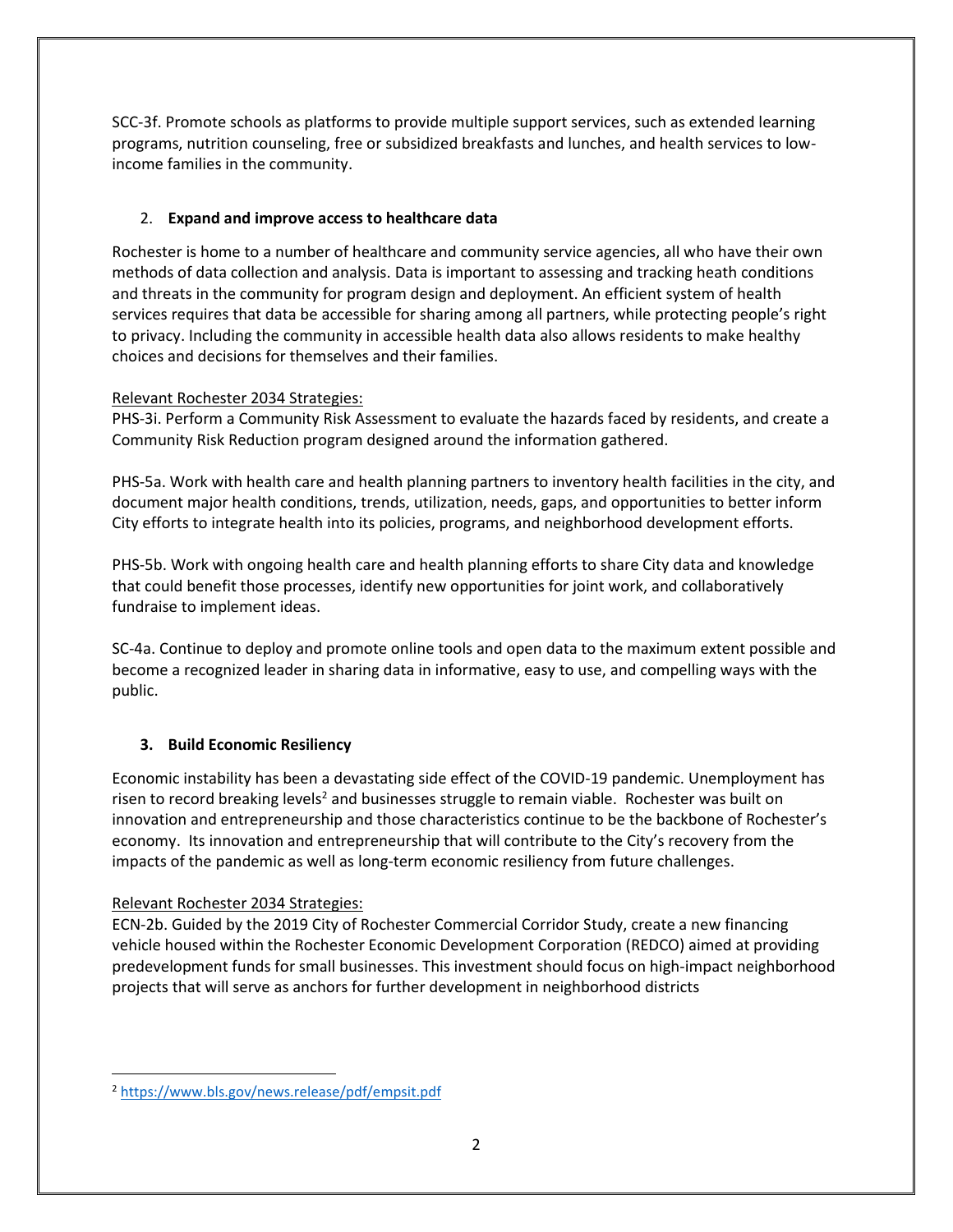ECN-2e. Assess and reduce administrative and regulatory barriers for small business development and support.

ECN-2f. Continue to explore creative and innovative ways to finance businesses, focusing on providing grants, below-market interest rates on loans, and large-scale economic development incentives through programs like the SBA 504 lending program.

ECN-2g. Continue to support and expand programs such as Kiva Rochester and other innovative community-based methods for increasing capital access such as micro-lending, shared assets, and resource pools.

ECN-2h. Collaborate with traditional financial institutions to make lending practices more accessible and culturally inclusive.

ECN-2i. Raise awareness of new and existing financial products and strategies available to residents and small businesses.

ECN-2l. Offer businesses a stronger and more coordinated network of service providers focused on technical assistance, training, and mentorship opportunities. Focus on connecting service providers through systems integration, shared performance management, navigating multiple levels of bureaucracy for development projects, the creation of a central hub of information and referrals, and increased funding to support "Navigators/Advocates" to assist in accessing services.

ECN-3a. Support and grow startup businesses in the community through incubator and small business programs and initiatives, such as NextCorps, Luminate, RIT Center for Urban Entrepreneurship, and the Commissary.

ECN-4d. Increase outreach efforts to the industrial/manufacturing sector to maintain and enhance strong business relationships. Rochester's manufacturing base provides well-paying entry-level and midskill level jobs to neighborhood residents.

ECN-4f. In accordance with the Finger Lakes Forward: United for Success Plan, increase program focus on industries such as optics/photonics, food production, advanced manufacturing, and technology. These industries are gaining regional momentum in large part due to the growing prominence of RIT and UR.

ECN-5b. Leverage business accelerator strategies and programs to assist MWBEs' progression from subcontractors to prime contractors.

ECN-5c. Ensure loan and grant-making processes are equitable and responsive to the needs of all cultures, ethnicities, and abilities.

ECN-6a. Create a formalized anchor collaborative network in the Greater Rochester region. Draft goals and strategies for anchor collaboration including support for OWN Rochester Companies, shifting procurement streams to support local businesses, hiring employees from low-income communities, community-building activities, living wage, supporting local homeownership, and more.

ECN-7b. Adopt evidence-based methods and approaches to analyzing citywide economic/market trends, commercial dynamics, and economic development opportunities on an on-going basis.

WRK-1c. Coordinate and analyze data around the labor market in terms of growing industries. Share this information with workforce partners to help guide their strategies and support skills development in emerging labor sectors.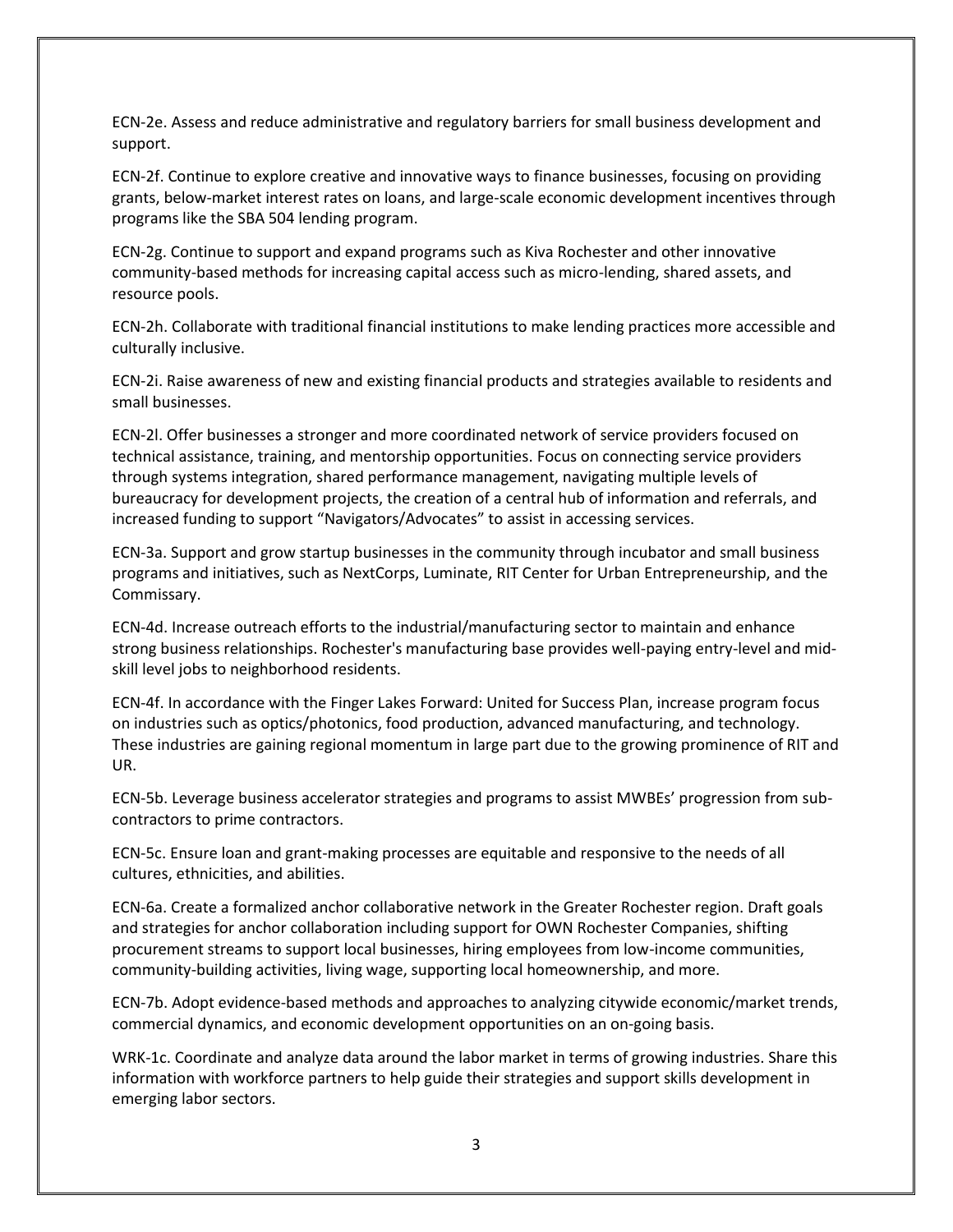WRK-1d. Develop new resources to provide crucial services to support workforce programs, such as childcare, transportation, stipends, and benefits navigation to program participants.

WRK-2b. Encourage employers to work with members of training programs, such as Operation Transform Rochester (OTR), to offer financial support to students in the form of scholarships.

WRK-3c. Develop a transitional employment program that features simple, low-skill, short-term job opportunities to assist panhandlers and other residents facing housing or employment crises. Similar programs exist in Syracuse and Albuquerque and are designed to provide people who are not yet employable in the traditional job market with a stepping stone. The transitional employment set-up will give them confidence, work experience and access to services.

WRK-3f. Foster partnerships with disability organizations and local employers to increase employment of Rochesterians with disabilities and understanding of ADA accommodation requests.

## **4. Encourage transportation alternatives**

Transportation accessibility is a significant issue during a pandemic, one that disproportionately affects low-income residents. While expanding ridership access to RTS is important to ensuring a sustainable, accessible community, it is also important that residents have multiple transportation options. This way, when a crisis such as a pandemic occurs and residents do not feel safe using a specific mode of transportation, there are other options. This includes expanding the bicycle grid network, installing more bikeshare stations, maintaining pedestrian paths and sidewalks year-round, employing vehicle traffic-calming efforts, and encouraging the use of the citywide trail system by installing safety measures such as adequate lighting. By creating a safer and more accessible multimodal network, residents will have options when needed.

#### Relevant Strategies:

PMP-5b. Expand bicycle facilities and the multi-use trail network to better connect origins and destinations and enhance the environment for active transportation choices.

TRN-1b. Implement previously completed plans that improve multi-modal accessibility, including:

-Rochester Bicycle Boulevards Plan -Irondequoit Seneca Trail Feasibility Study -Finger Lakes Regional Trail Initiative -JOSANA Trail Feasibility Study -Eastman Trail -East Main Arts and Market District Plan -Roc the Riverway Vision Plan -Reimagine RTS

TRN-1e. Adopt a City of Rochester Street Design Guide based on street typologies developed in the City's Comprehensive Access and Mobility Plan and the notion of "self-enforcing design." The Guide should provide standards and direction for how to best balance the needs of multiple transportation modes.

TRN-1i. Develop performance measures that recognize the impacts of transportation facility and network design on safety and accessibility, health, economic vitality and opportunity, equity,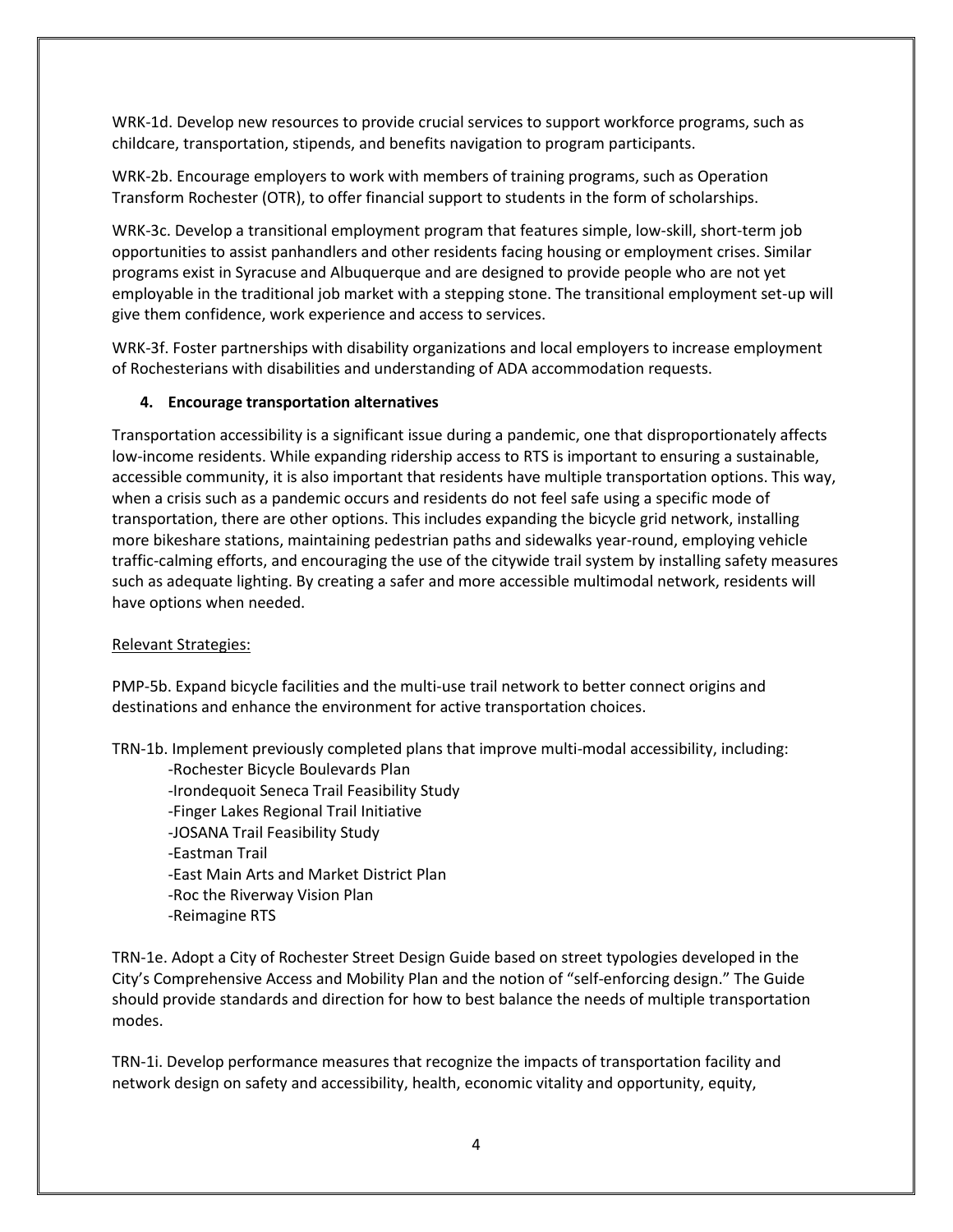sustainability, and quality of life. Apply the measures to infrastructure planning, design, and maintenance.

TRN-1m. Support the use of the trail system as a transportation corridor by installing lighting, wayfinding signage, and providing all-season maintenance and litter services along key segments to start and expanding as resources allow.

TRN-1n. Identify and implement additional strategic winter maintenance and/or snow and ice accumulation prevention activities to better maintain key walking and biking facilities, as well as areas around key transit stops, through the winter months.

TRN-1q. Work toward becoming a member of the World Health Organization's Network of Age-Friendly Communities and an AARP Livable Community by identifying and implementing strategies that respond to the varying mobility needs of residents as they age.

TRN-3a. Strategically fill gaps in the dedicated bicycle network while also expanding to form a safe, interconnected "minimum grid."

TRN-3b. Perform periodic, citywide bicycle demand and Level of Traffic Stress analyses to help further pinpoint priority investments that expand the bike network, as well as its use and safety for cyclists of all ages and abilities.

TRN-3c. Evaluate the potential for an east-west multi-use trail.

TRN-3d. Expand the bikeshare system. Prioritize station expansions around employment, residential, and activity centers, as well as high volume transit stops and transit connection hubs. Expand the fleet to include more bikes, as well as e-bikes, e-scooters and other innovative mobility options as they emerge.

TRN-3e. Work to achieve higher ratings and awards from bicycle advocacy organizations, including the League of American Bicyclists and Places for Bikes.

## **5. Expand opportunities to stay connected with physical distancing.**

Physical distancing during the pandemic created a need for rethinking routine activities around being connected to social networks. Remote technologies such as internet and cellular technologies became imperatives as a safe means of working, studying, doing errands, and staying connected to people. During the COVID-19 pandemic, households without access to these technologies faced a more difficult time sheltering in place.

In addition, outdoor public spaces where people can safely gather became a critical community need during the current pandemic. Physical distancing requirements made it essential to have safe accessible public spaces for people to move about and be social without spreading illnesses. Parks, trails, and public spaces provide an environment where people can be social, get exercise, interact with nature, and spend time outside of their homes.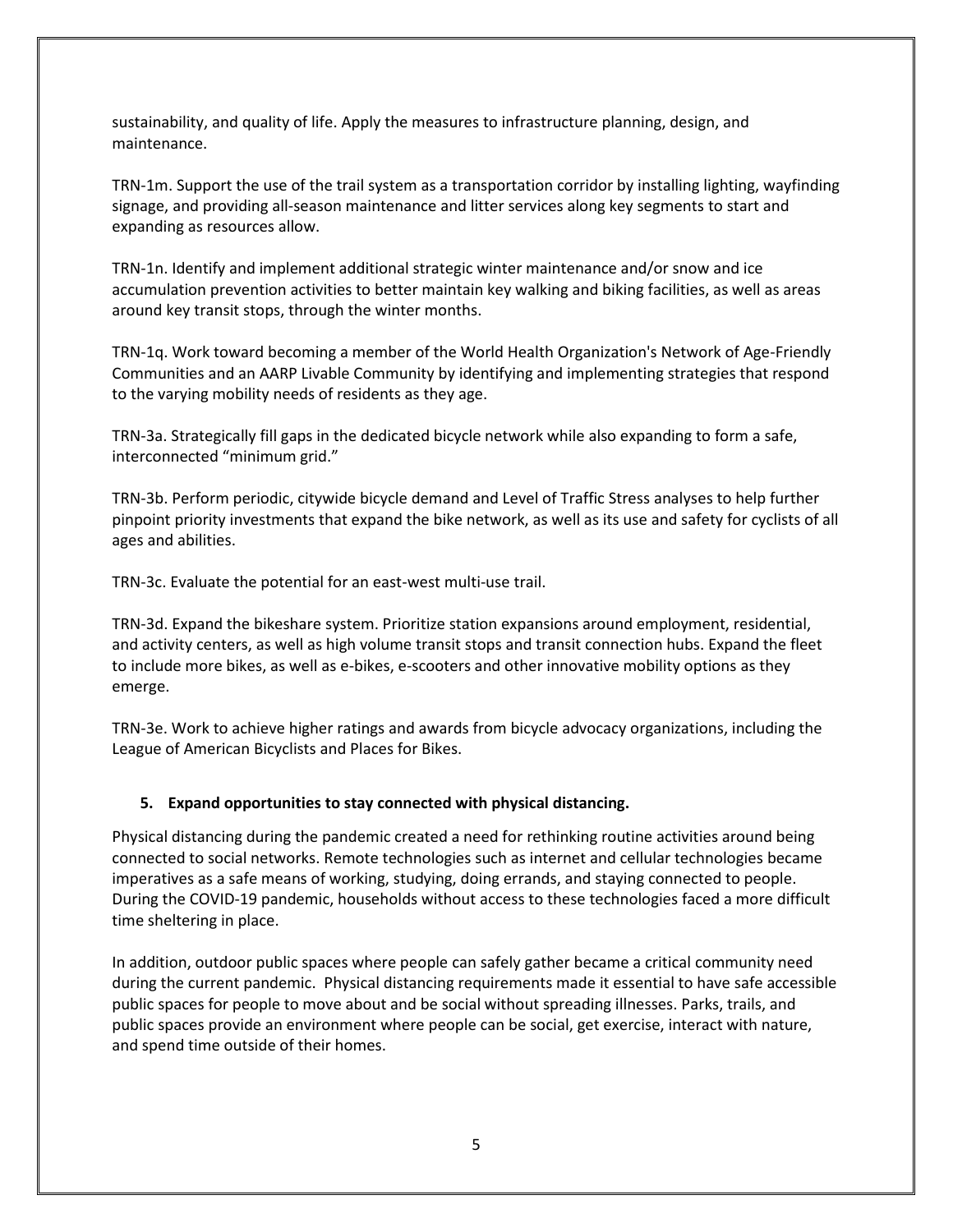## Relevant Goals and Strategies:

SC-2a. Examine internet needs in the community and determine the most effective ways to improve internet accessibility.

SC-2b. Work with private internet providers to expand fiber-optics throughout the city.

SC-2c. Continuously upgrade internet speeds and capabilities in public facilities such as libraries and rec centers.

SC-4b. Expand existing and develop new municipal online payment, permitting, and licensing systems, as well as subscription-based public notifications.

SC-4c. Advance City permitting, inspection, and enforcement operations through digital transformation.

BCC-3d. Explore options for improving access to 311 for non-English speaking residents.

PR-2e. Develop a small parks/parklets strategy and explore options for public/neighborhood use of Cityowned vacant land.

PR-3a. Provide adequate funding, technology, and staffing for high quality maintenance, operations, and safety of parks, including:

-Sufficient mowing, pruning, watering

-Safe and accessible playgrounds, athletic facilities

-Parks free of litter and graffiti

-Trails and pathways clear and smooth

-Technological improvements for planning and monitoring

-Staff training and education in best management and maintenance practices.

PR-4b. Increase visibility and welcomeness near parks and recreation facilities through:

-Public art, murals, and playful design elements and amenities on or leading to rec centers, trails, park entrances, and other facilities

-Colorful, beautiful, and informative wayfinding and interpretation signage

-Traffic calming treatments to slow vehicular speeds and make it safer and easier to walk and bike to parks and recreation facilities

PR-4c. Activate parks with community-oriented programming for diverse audiences, ages, interests, and abilities:

-Exercise, yoga, dance classes in parks -Nature education and adventures, local history walks, garden programs, music -Accessible adventures, athletics, and recreation programing

PR-4f. Develop a formal Friends of the Parks organization which actively promotes, advocates for and assists with fundraising for our parks and greenspaces.

PR-5b. Target infrastructure investments within existing parks, trails, and recreation facilities to areas that need improved access for people with disabilities, particularly Washington Grove, Lower Falls Park, and other areas of the Genesee River Gorge.